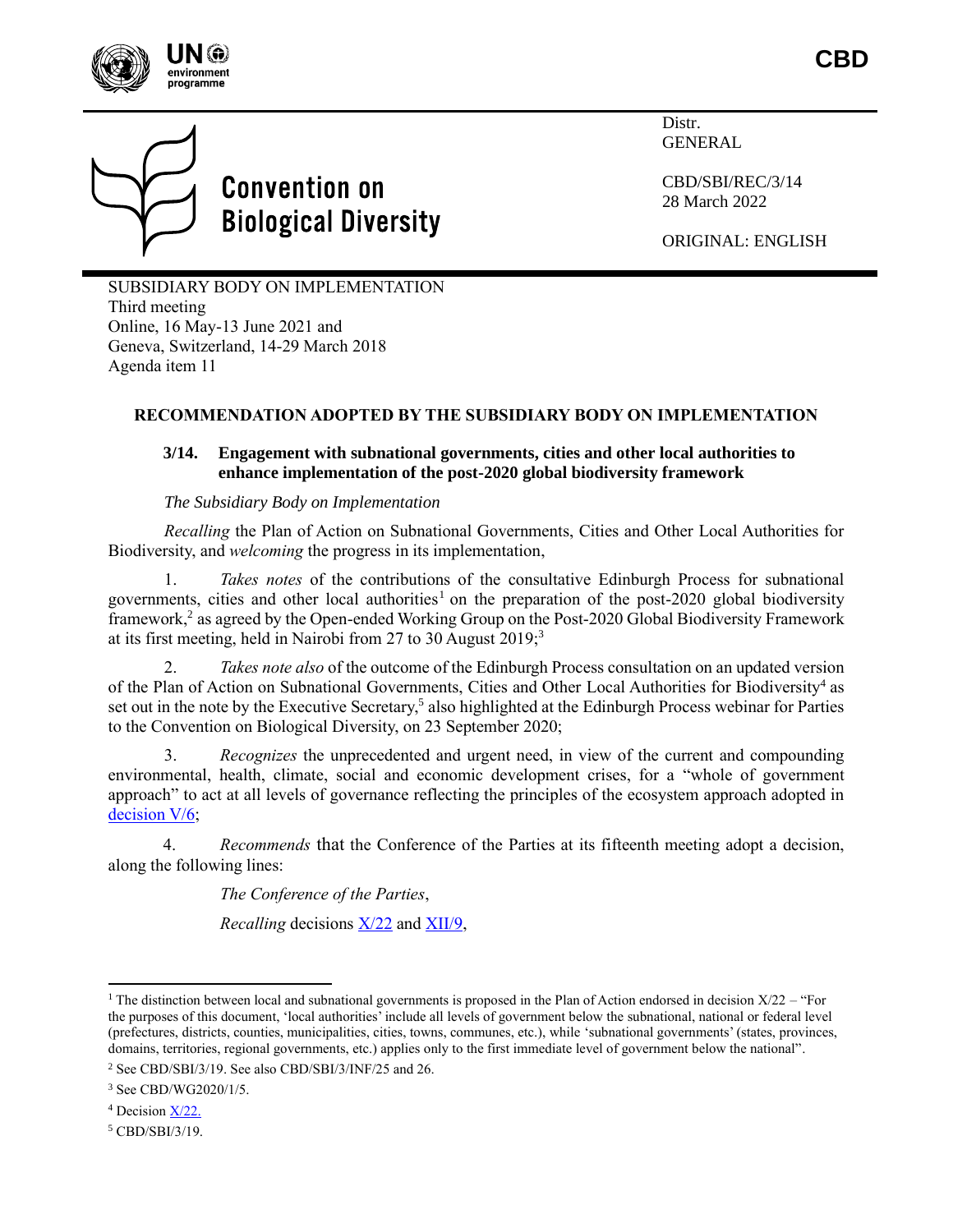*Recalling* the 2011-2020 Plan of Action on Subnational Governments, Cities and Other Local Authorities for Biodiversity,<sup>6</sup> adopted in 2010, and welcoming progress in its successful implementation*,*

*Noting* that, while responsibilities for implementation of the Convention rest with the Parties, there are multiple reasons for promoting the engagement of subnational governments, cities and other local authorities in the implementation of the Convention,

*Also noting* that subnational governments, cities and other local authorities are a constituent part of many Parties and other Governments, and that the implementation and monitoring of the post-2020 global biodiversity framework needs to involve all levels of government as appropriate,

*Recognizing* the important role of subnational governments, cities and other local authorities in the implementation of the objectives of the Convention on Biological Diversity as well as monitoring and reporting, mainstreaming, resource mobilization, capacity-building and communication, education and public awareness, social participation and public access to information,

*[Acknowledging* the importance of multi-stakeholder mechanisms and platforms to support the implementation of the post-2020 global biodiversity framework that [provide for] [ensure] the representation of subnational governments, cities and other local authorities, [and the long-term strategic approach to mainstreaming and other related strategies, as called for in the Edinburgh Declaration,<sup>78</sup>]

*[Recognizing* that in the [post-COVID-19 recovery efforts] [post-COVID-19 world], the role of subnational governments, cities and other local authorities is even more important, so that [effective green responses, recovery and redesign approaches] [sustainable, inclusive and resilient actions in the context of the post-COVID-19 recovery] requiring collaborative action can be codesigned and rapidly implemented with respect to the competencies at each level of government, ensuring that such approaches apply and promote biodiversity in both cities an non-urban territories] and addressing the unique development challenges facing in particular developing countries, consistent with the New Urban Agenda<sup>9</sup> adopted in Quito,

*Recalling* principle 2 of the Ecosystem Approach adopted in decision V/6,

1. *[Adopts]* [*Takes note* of] [*Endorses*] the updated plan of action on subnational governments, cities and other local authorities for biodiversity, as set out in the annex, as a flexible framework to support Parties in accordance with national legislation;

2. *[Invites* Parties] [*Urges* Parties and invites other Governments] and relevant organizations [] to facilitate, as appropriate, the implementation of the updated plan of action referred to in paragraph 1, above, according to national legislation, including by:

Involving subnational governments, cities and other local authorities in the revision, implementation and update of their national biodiversity strategies and action plans, respecting the competencies of each level of government;

(b) Supporting subnational governments, cities and other local authorities to develop, implement and evaluate their local biodiversity strategies and action plans, in accordance with national biodiversity strategies and action plans and global commitments;

 $9$  A/RES/71/256.

 $6$  Decision  $X/22$ 

<sup>7</sup> CBD/SBI/3/INF/25.

<sup>8</sup> Dependent upon the agreement of the long-term strategic approach to mainstreaming at the third meeting of the Subsidiary Body on Implementation.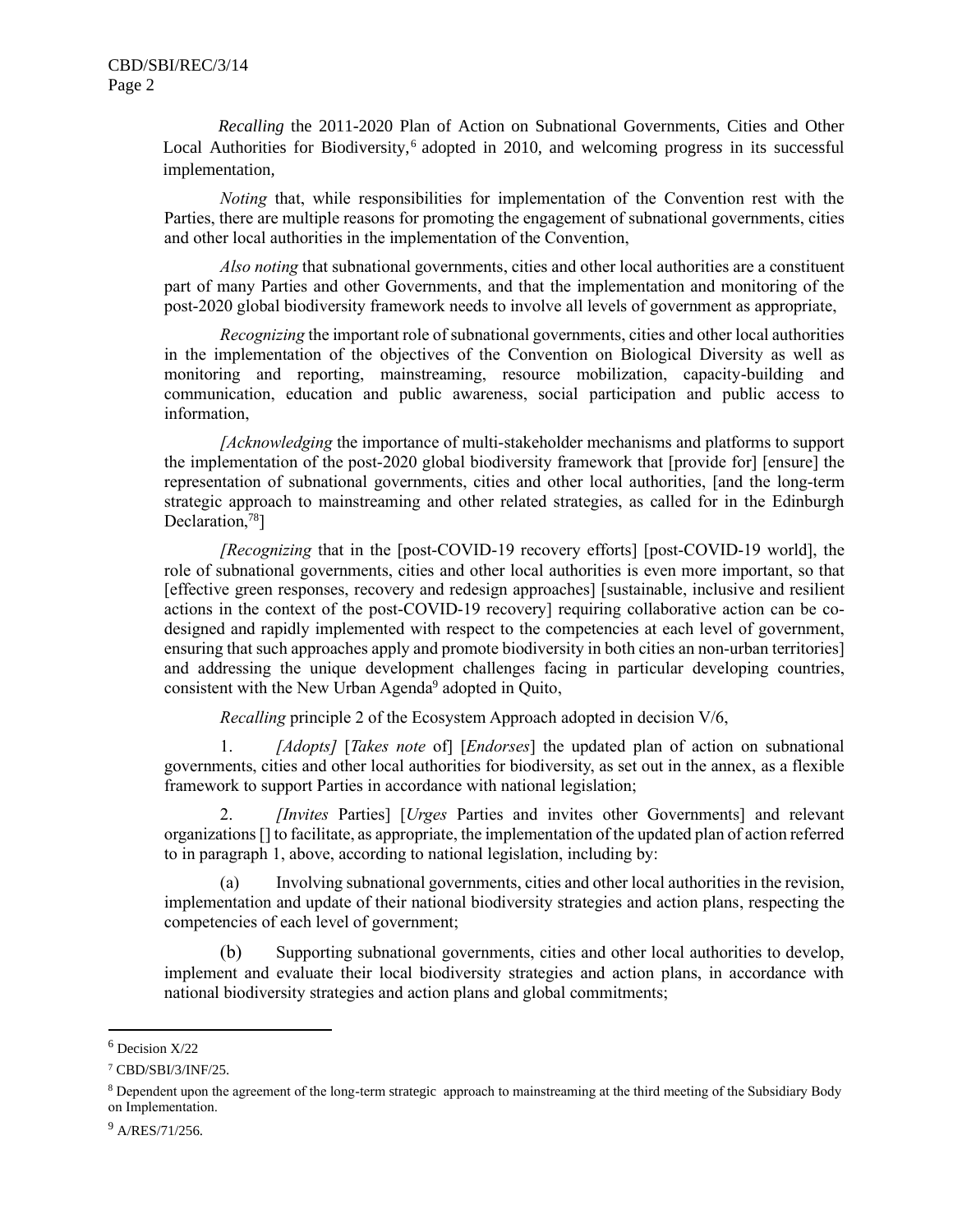(c) Ensuring the engagement of subnational governments, cities and other local authorities in the mainstreaming of biodiversity, in line with the long-term strategic approach to mainstreaming adopted by the Conference of the Parties in decision 15/--;

[(d) Allocating human, technical and financial resources, as appropriate, [consistent with Article 20 of the Convention], and in a manner supportive of principle 2 of the ecosystem approach,<sup>10</sup> adopted in [decision](https://www.cbd.int/decision/cop/?id=7148)  $V/6$ ;

3. *Invites* Parties to communicate and report on the implementation of the updated Plan of Action on Subnational Governments, Cities and Local Authorities for Biodiversity, as appropriate, in their national reports under the Convention;

4. *Encourages* Parties, and invites other stakeholders, including entities engaged in development finance, to invest resources, support technology and knowledge transfer, and build capacity, at the level of governance where they can be most effective;

5. *Urges* Parties to support subnational governments, cities and local authorities in strengthening their capacities to improve the implementation of the global framework;

6. *Invites* the Global Environment Facility to consider further expanding and strengthening its sustainable cities initiatives in its future replenishments, and piloting land- and seascape level initiatives targeted at subnational and local governance, infrastructure, biodiversityinclusive spatial and land-use planning, and urban-rural linkages, in accordance with the priorities identified in national biodiversity strategies and action plans;<sup>11</sup>

[7. *Requests* the Subsidiary Body on Implementation at its fifth meeting to undertake a review of the role of subnational governments, cities and other local authorities, on the basis of a report by the Executive Secretary, integrated with the regular review of the implementation of the objectives of the Convention and its Protocols, the post-2020 global biodiversity framework and the long-term strategic approach to mainstreaming.]

#### *Annex*

# **PLAN OF ACTION ON SUBNATIONAL GOVERNMENTS, CITIES AND OTHER LOCAL AUTHORITIES FOR BIODIVERSITY (2021-2030)**

#### **A. Background**

1. The Plan of Action on Subnational Governments, Cities and Other Local Authorities for Biodiversity under the Convention on Biological Diversity (2021-2030) is intended to support Parties, subnational governments, cities and other local authorities and their partners in implementing the post-2020 global biodiversity framework. The Plan of Action is intended to be implemented in accordance with national legislation. The elements contained in the updated Plan of Action have been identified through a series of consultations with Parties, subnational governments, cities and other local authorities and their networks and stakeholders, including the "Edinburgh Process", and culminating with the 7th Global Biodiversity Summit of Cities and Subnational Governments.<sup>12</sup>

#### **B. Objectives**

2. The Plan of Action has the following objectives:

 $10$  Principle 2 of the ecosystem approach, adopted in decision  $V/6$ , is "Management should be decentralized to the lowest appropriate level."

<sup>&</sup>lt;sup>11</sup> This paragraph, which addresses support from the Global Environment Facility, will eventually be reflected in a decision on the financial mechanism which will consolidate the guidance of the Conference of the Parties to the Global Environment Facility.

 $12$  This updated plan of action builds on the Plan of Action adopted in decision  $X/22$ .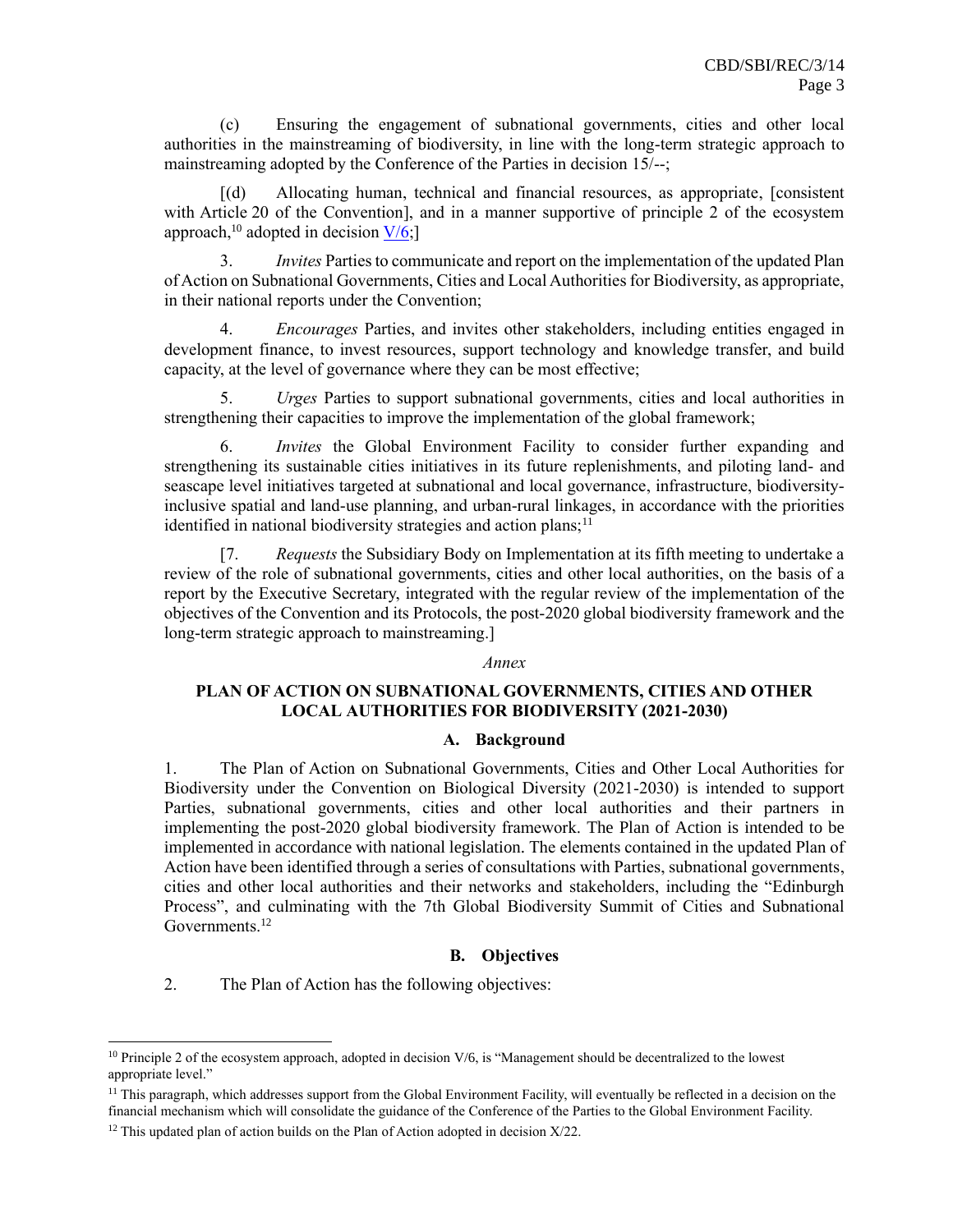(a) To increase the engagement of subnational governments, cities and other local authorities, to support the successful implementation of, and reporting on, national biodiversity strategies and action plans, the post-2020 global biodiversity framework and the programmes of work under the Convention on Biological Diversity;

(b) To improve regional and global coordination and exchange of lessons learned between Parties to the Convention on Biological Diversity, regional and global organizations, United Nations and development agencies, academia, and donors on ways and means to encourage and support subnational governments, cities and other local authorities to manage biodiversity sustainably, provide ecosystem services to citizens and integrate biodiversity concerns into urban and territorial planning and development;

(c) To identify, enhance and disseminate policy tools, guidelines, financial mechanisms or instruments, and programmes that facilitate subnational and local action on biodiversity and build the capacity of subnational governments, cities and other local authorities to support their national Governments in implementing the Convention on Biological Diversity, with respect to the competencies of each level of government;

(d) To facilitate the development of awareness-raising programmes on biodiversity in line with communication, education and public awareness strategies.

# **C. Activities to engage subnational government, cities and other local authorities**

3. The catalogue of activities, grouped into seven interrelated and complimentary action areas, presented below provides a framework based on which Parties, their subnational governments, cities and other local authorities and all stakeholders can develop their own actions to implement the Plan of Action. As such, any activity is offered as a complement to their post-2020 biodiversity strategies, action plans and targets. It is understood that activities will be implemented with respect to the competencies of each level of government and according to each Party's national and subnational context and circumstances.

#### **Action area 1**

#### **Development and implementation of biodiversity strategies and action plans reflecting the involvement of subnational governments, cities and other local authorities**

(a) Involve subnational governments, cities and other local authorities in the process to revise and update national biodiversity strategies and action plans, for alignment with the post-2020 global biodiversity framework and its subsequent implementation;

(b) Encourage subnational governments, cities and other local authorities to develop biodiversity strategies and action plans in harmony with national biodiversity strategies and action plans.

#### **Action area 2**

#### **Collaboration between levels of government, and mainstreaming**

(a) Collaborate with subnational governments, cities and other local authorities to improve harmonization of strategic planning, coordination and implementation between levels of government;

[(b) Collaborate with subnational governments, cities and other local authorities to support the implementation of the long-term strategic approach to mainstreaming and its action plan;<sup>13</sup>]

<sup>&</sup>lt;sup>13</sup> Dependent upon the agreement of the long-term strategic approach to mainstreaming at the third meeting of the Subsidiary Body on Implementation.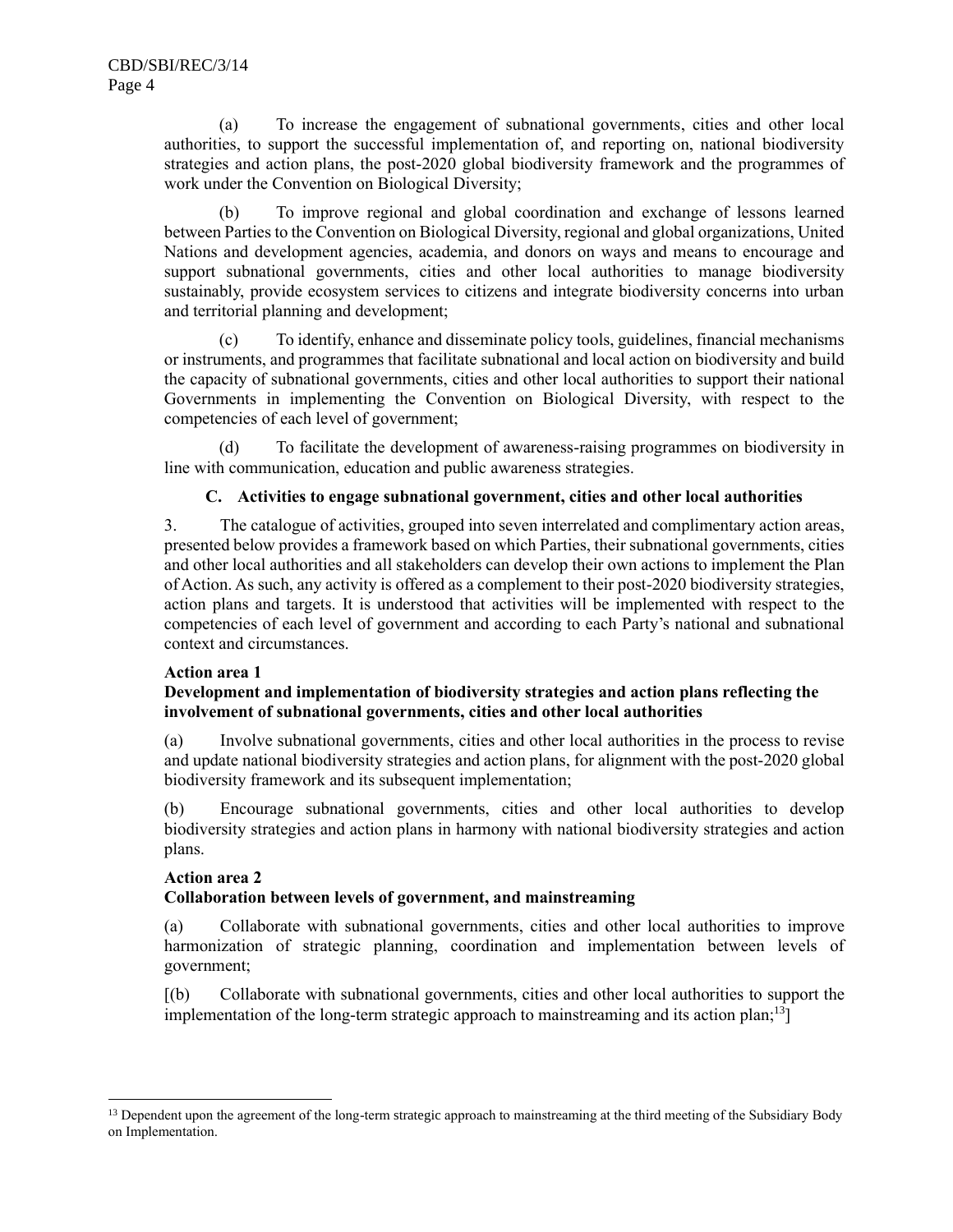(c) Engage the Advisory Committee on Local Governments and Biodiversity and the Advisory Committee on Subnational Governments and Biodiversity<sup>14</sup> to provide input and support to the implementation of the Plan of Action from the point of view of local and subnational governments, cities and other local authorities.

# **Action area 3 Resource mobilization**

(a) Collaborate with subnational governments, cities and other local authorities to support the application of principle 2 of the ecosystem approach in resource mobilization, where appropriate;<sup>15</sup>

(b) Collaborate with subnational governments, cities and other local authorities, to create enabling conditions for significantly increased private sector investment, and reforms that can introduce new revenue streams for biodiversity conservation and ecosystem restoration at the subnational and local levels.

#### **Action area 4 Capacity development**

(a) Support subnational governments, cities and other local authorities in implementing capacity development and technology transfer initiatives that contribute to the implementation of biodiversity strategies and action plans and the post-2020 global biodiversity framework.

# **Action area 5**

# **Communication, education and public awareness**

(a) Support subnational governments, cities and other local authorities in developing inclusive and action-oriented communication, education and public awareness, public access to information and participation initiatives at the subnational and local levels, reconnecting nature and people in and around cities and regions.

# **Action area 6**

# **Assessment and improved information for decision-making**

(a) Invite the use of the Singapore Index on Cities' Biodiversity as a self-assessment tool for city and local governments to benchmark and monitor the progress of their biodiversity conservation efforts against their own individual baselines;

(b) Support subnational governments, cities and other local authorities in co-producing data and gaining and also offering better access to data and scientific evidence and expertise to improve decision-making, enabled by improved capturing, analysis and reporting of local and landscapebased biodiversity data.

# **Action area 7 Monitoring and reporting**

(a) Encourage subnational governments, cities and other local authorities to use online commitment and reporting platforms, such as RegionsWithNature and CitiesWithNature,<sup>16</sup> where subnational governments can report on, and track progress against, their commitments to contributing to the implementation of the post-2020 global biodiversity framework and national biodiversity strategies and action plans;

<sup>&</sup>lt;sup>14</sup> Referred to in paragraph 7 of the Plan of Action adopted in decision X/22, and paragrap[h 0](#page-5-0) of the present Plan of Action.

<sup>&</sup>lt;sup>15</sup> Principle 2 of the ecosystem approach, adopted in decision V/6, is "Management should be decentralised to the lowest appropriate level."

<sup>16</sup> Linked with the CBD Action Agenda.